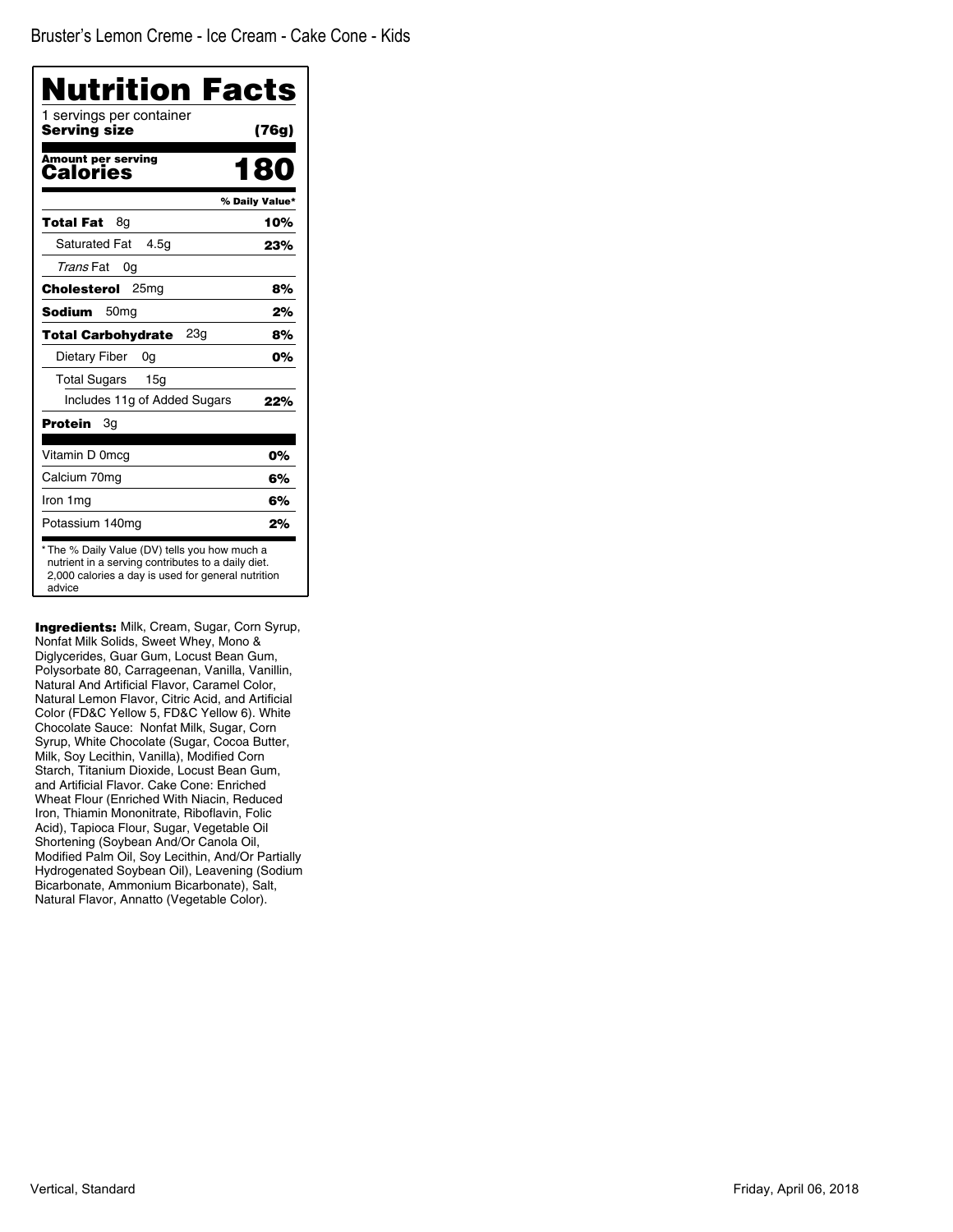| Nutrition Facts<br>1 servings per container |                |
|---------------------------------------------|----------------|
| Serving size                                | (146g)         |
| <b>Amount per serving</b><br>Calories       | 330            |
|                                             | % Daily Value* |
| 16g<br>Total Fat                            | 21%            |
| <b>Saturated Fat</b><br>9g                  | 45%            |
| Trans Fat<br>0g                             |                |
| 45 <sub>mq</sub><br>Cholesterol             | 15%            |
| Sodium<br>95 <sub>mq</sub>                  | 4%             |
| 41 a<br><b>Total Carbohydrate</b>           | 15%            |
| Dietary Fiber<br>0g                         | 0%             |
| <b>Total Sugars</b><br>29 <sub>g</sub>      |                |
| Includes 22g of Added Sugars                | 44%            |
| Protein<br>5g                               |                |
| Vitamin D 0mcg                              | 0%             |
| Calcium 140mg                               | 10%            |
| Iron 2mg                                    | 10%            |
| Potassium 270mg                             | 6%             |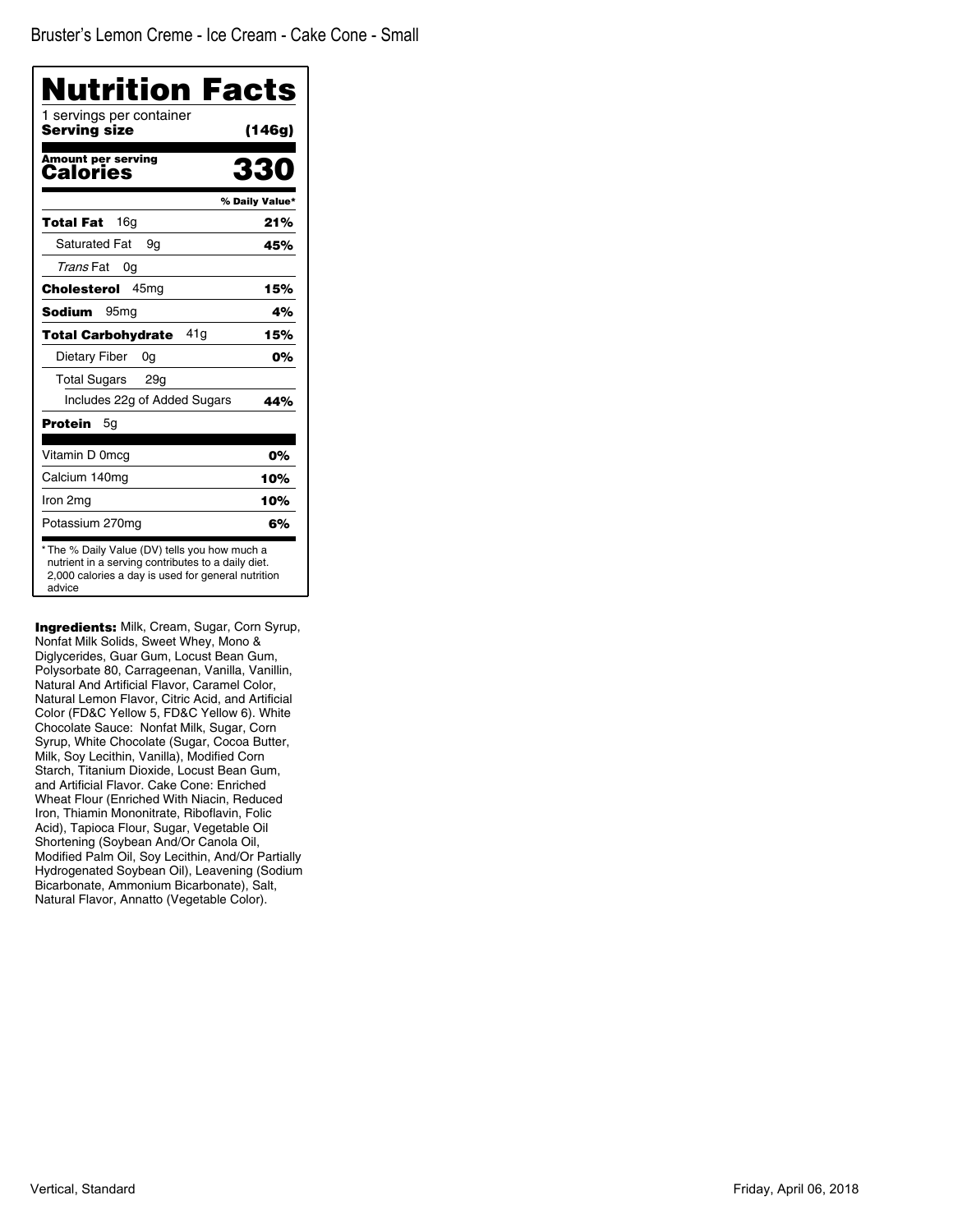| Nutrition Facts<br>1 servings per container<br>Serving size | (216g)         |
|-------------------------------------------------------------|----------------|
|                                                             |                |
| <b>Amount per serving</b><br>Calories                       | 480            |
|                                                             | % Daily Value* |
| 25 <sub>q</sub><br>Total Fat                                | 32%            |
| <b>Saturated Fat</b><br>14a                                 | 70%            |
| Trans Fat<br>0g                                             |                |
| Cholesterol<br>70 <sub>mq</sub>                             | 23%            |
| 135 <sub>mq</sub><br>Sodium                                 | 6%             |
| 59g<br><b>Total Carbohydrate</b>                            | 21%            |
| Dietary Fiber<br>0g                                         | 0%             |
| <b>Total Sugars</b><br>43a                                  |                |
| Includes 33g of Added Sugars                                | 66%            |
| <b>Protein</b><br>7g                                        |                |
| Vitamin D 0mcg                                              | 0%             |
| Calcium 208mg                                               | 15%            |
| Iron 3mg                                                    | 15%            |
| Potassium 408mg                                             | 8%             |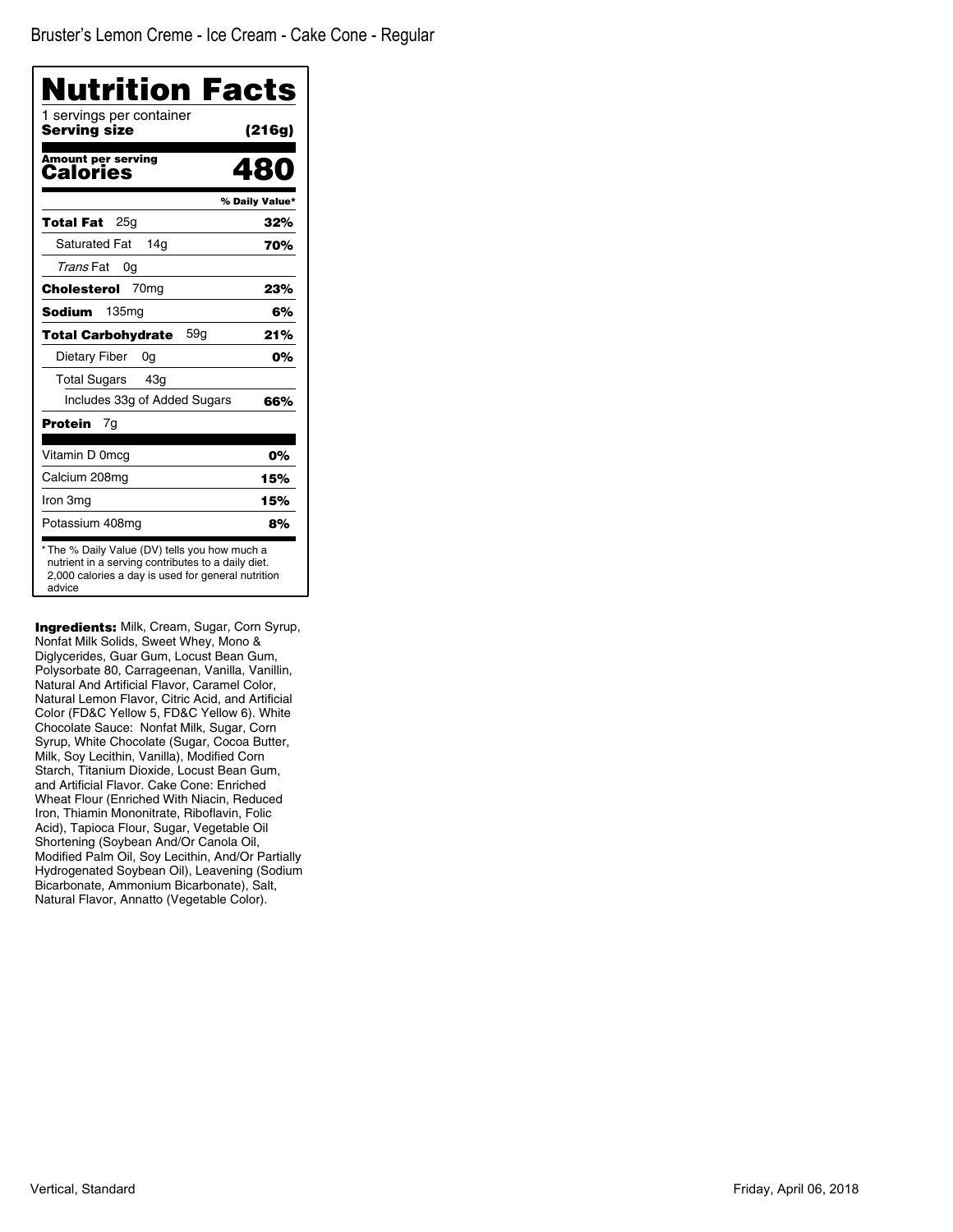| <b>Nutrition Facts</b>                   |                |
|------------------------------------------|----------------|
| 1 servings per container<br>Serving size | (286g)         |
| <b>Amount per serving</b><br>Calories    | 640            |
|                                          | % Daily Value* |
| 33a<br>Total Fat                         | 42%            |
| <b>Saturated Fat</b><br>19a              | 95%            |
| Trans Fat<br>0g                          |                |
| Cholesterol<br>95 <sub>mq</sub>          | 32%            |
| <b>Sodium</b><br>180mg                   | 8%             |
| 77g<br>Total Carbohydrate                | 28%            |
| Dietary Fiber<br>0g                      | 0%             |
| Total Sugars<br>58a                      |                |
| Includes 44g of Added Sugars             | 88%            |
| Protein<br>9g                            |                |
| Vitamin D 0.4mcg                         | 2%             |
| Calcium 280mg                            | 20%            |
| Iron 4mg                                 | 20%            |
| Potassium 540mg                          | 10%            |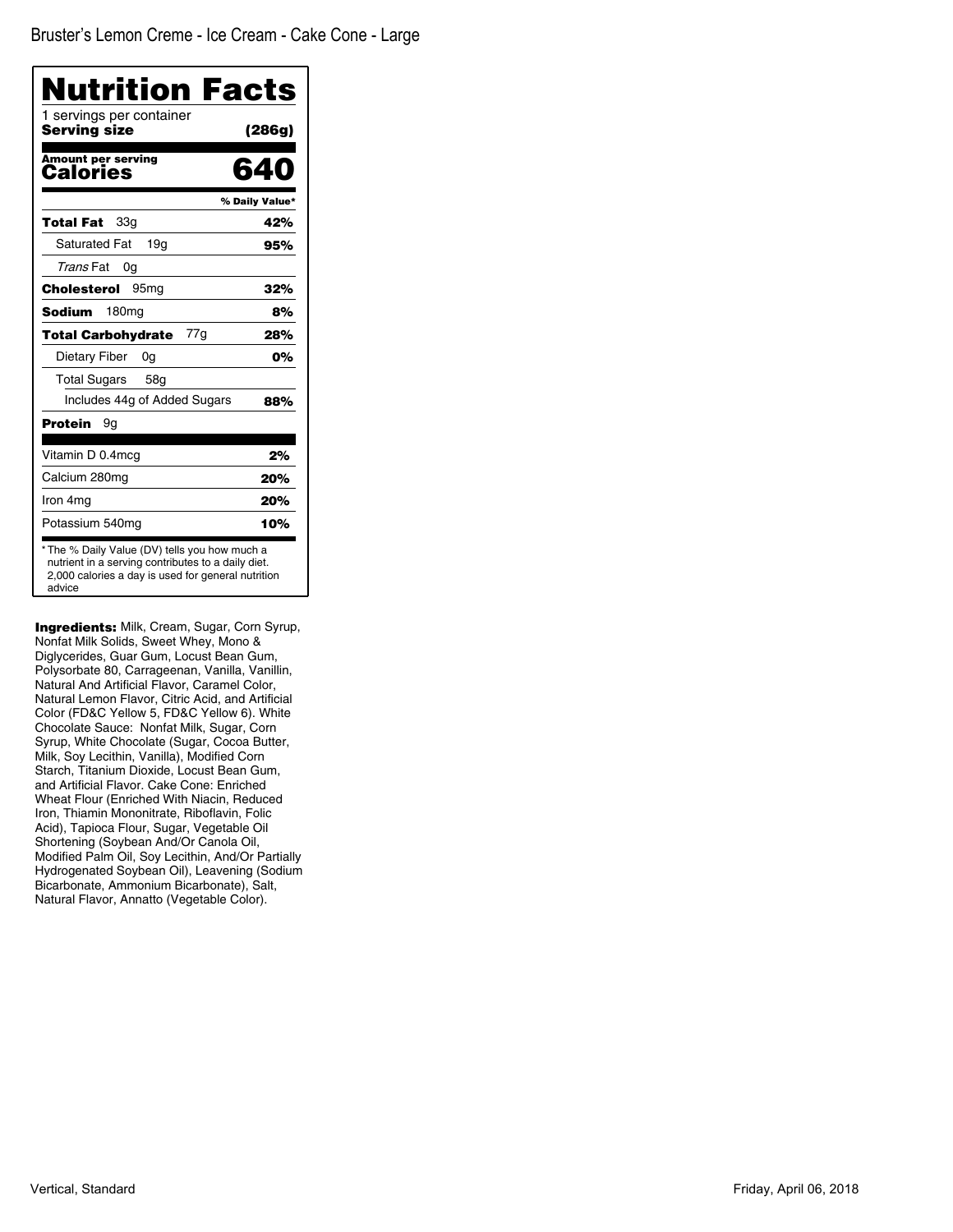| Nutrition Facts                              |                |
|----------------------------------------------|----------------|
| 1 servings per container<br>Serving size     | (70g)          |
| <b>Amount per serving</b><br>Calories        | 150            |
|                                              | % Daily Value* |
| Total Fat<br>8g                              | 10%            |
| <b>Saturated Fat</b><br>4.5q                 | 23%            |
| Trans Fat<br>0g                              |                |
| 25mg<br>Cholesterol                          | 8%             |
| <b>Sodium</b><br>40 <sub>mq</sub>            | 2%             |
| 18 <sub>q</sub><br><b>Total Carbohydrate</b> | 7%             |
| Dietary Fiber<br>0g                          | 0%             |
| <b>Total Sugars</b><br>14 <sub>q</sub>       |                |
| Includes 11g of Added Sugars                 | 22%            |
| Protein<br>2g                                |                |
| Vitamin D 0mcg                               | 0%             |
| Calcium 70mg                                 | 6%             |
| Iron 0.7mg                                   | 4%             |
| Potassium 130mg                              | 2%             |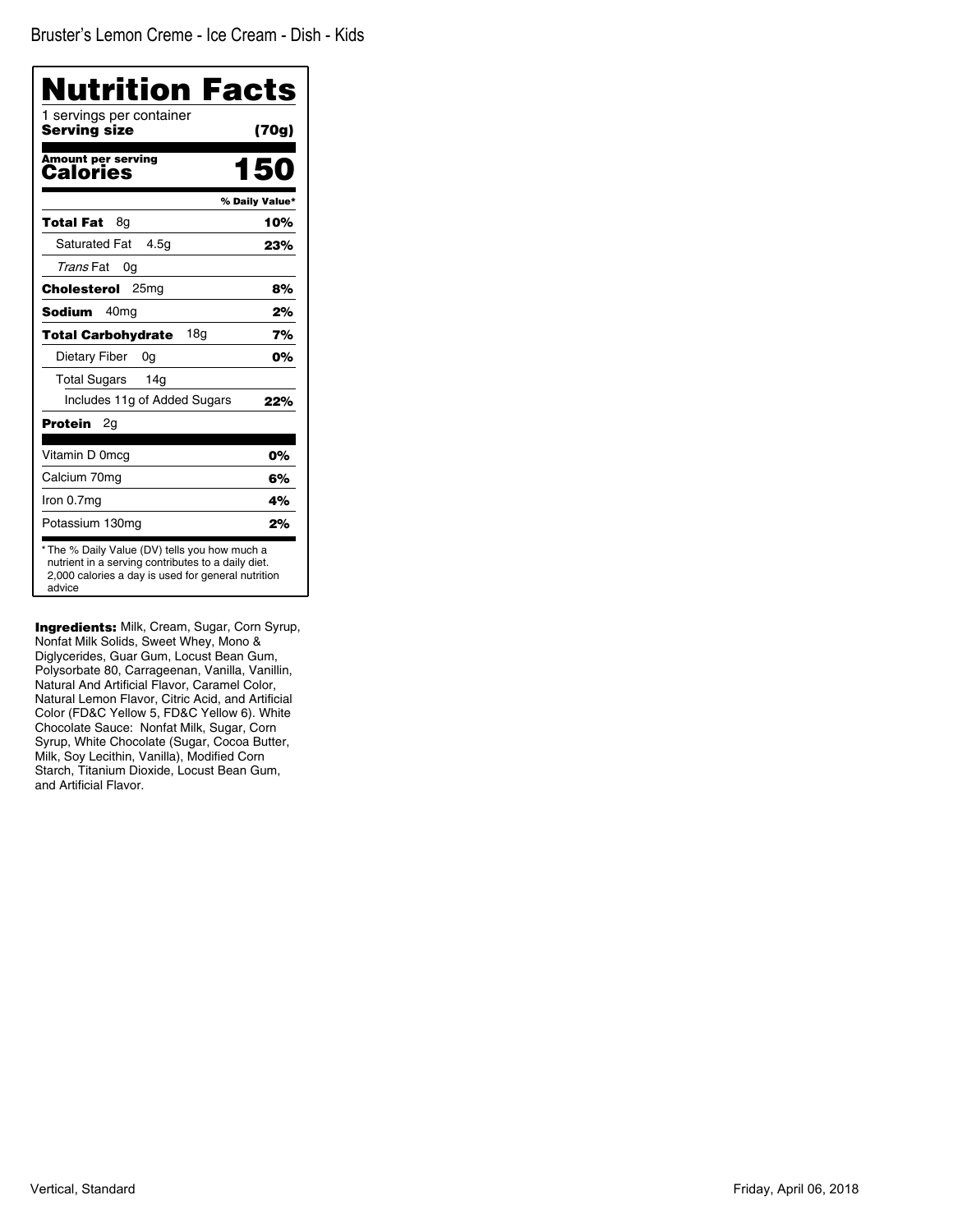| 1 servings per container<br>Serving size | Nutrition Facts<br>(140g) |
|------------------------------------------|---------------------------|
|                                          |                           |
| <b>Amount per serving</b><br>Calories    |                           |
|                                          | % Daily Value*            |
| 16q<br>Total Fat                         | 21%                       |
| <b>Saturated Fat</b><br>9g               | 45%                       |
| Trans Fat<br>0g                          |                           |
| Cholesterol<br>45 <sub>mq</sub>          | 15%                       |
| Sodium<br>85 <sub>mg</sub>               | 4%                        |
| 36g<br><b>Total Carbohydrate</b>         | 13%                       |
| Dietary Fiber<br>0g                      | 0%                        |
| <b>Total Sugars</b><br>29q               |                           |
| Includes 22g of Added Sugars             | 44%                       |
| Protein<br>4q                            |                           |
| Vitamin D 0mcg                           | 0%                        |
| Calcium 140mg                            | 10%                       |
| Iron 1.4mg                               | 8%                        |
| Potassium 260mg                          | 6%                        |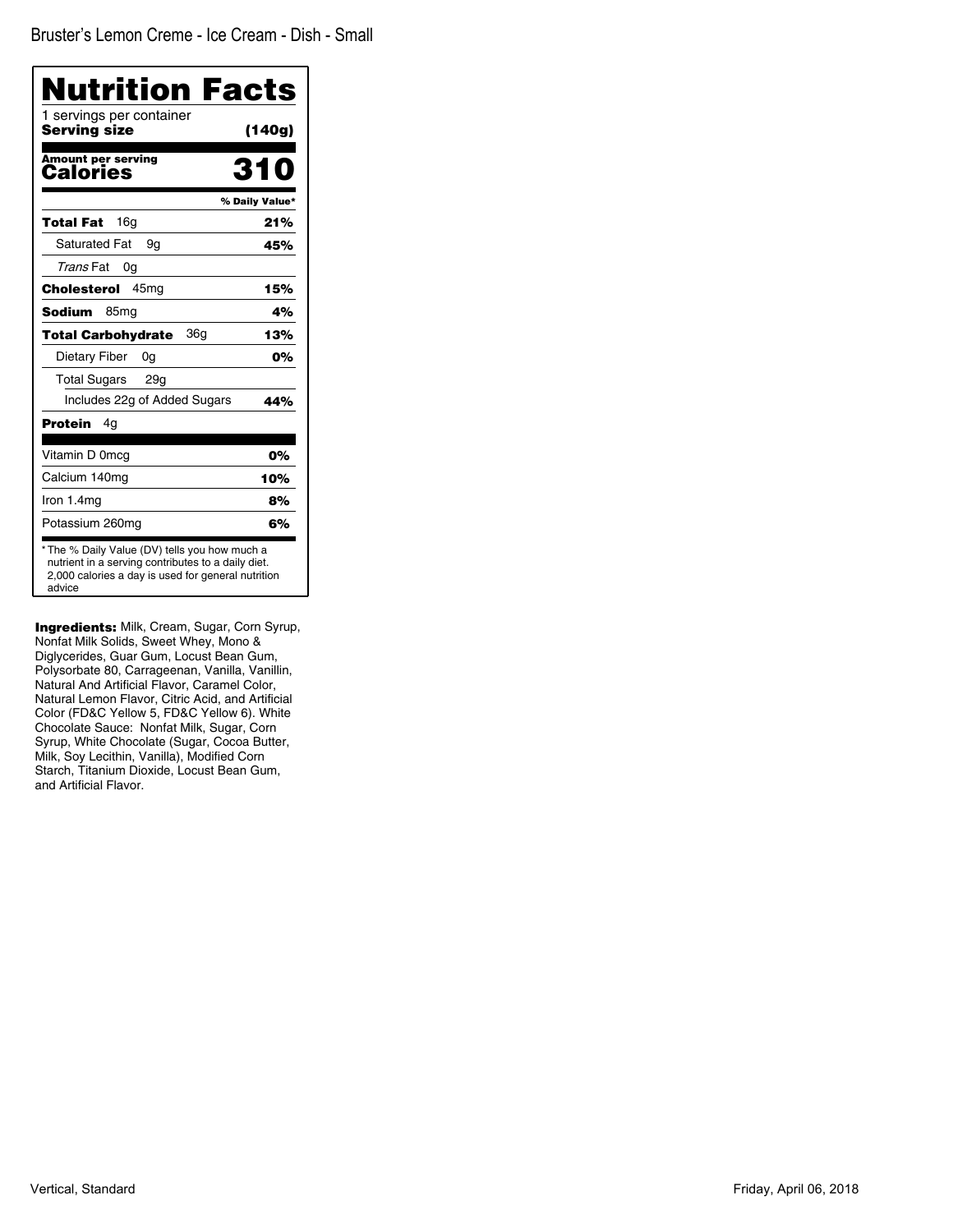| Nutrition Facts                                                                                                                                                     |                |
|---------------------------------------------------------------------------------------------------------------------------------------------------------------------|----------------|
| 1 servings per container<br>Serving size                                                                                                                            | (210g)         |
| <b>Amount per serving</b><br>Calories                                                                                                                               | 460            |
|                                                                                                                                                                     | % Daily Value* |
| 24q<br><b>Total Fat</b>                                                                                                                                             | 31%            |
| <b>Saturated Fat</b><br>14g                                                                                                                                         | 70%            |
| Trans Fat<br>0g                                                                                                                                                     |                |
| Cholesterol<br>70 <sub>mq</sub>                                                                                                                                     | 23%            |
| <b>Sodium</b><br>125 <sub>mg</sub>                                                                                                                                  | 5%             |
| 54a<br>Total Carbohydrate                                                                                                                                           | 20%            |
| Dietary Fiber<br>0g                                                                                                                                                 | 0%             |
| <b>Total Sugars</b><br>43q                                                                                                                                          |                |
| Includes 33g of Added Sugars                                                                                                                                        | 66%            |
| Protein<br>6g                                                                                                                                                       |                |
| Vitamin D 0mcg                                                                                                                                                      | 0%             |
| Calcium 210mg                                                                                                                                                       | 15%            |
| Iron 2mg                                                                                                                                                            | 10%            |
| Potassium 390mg                                                                                                                                                     | 8%             |
| * The % Daily Value (DV) tells you how much a<br>nutrient in a serving contributes to a daily diet.<br>2,000 calories a day is used for general nutrition<br>advice |                |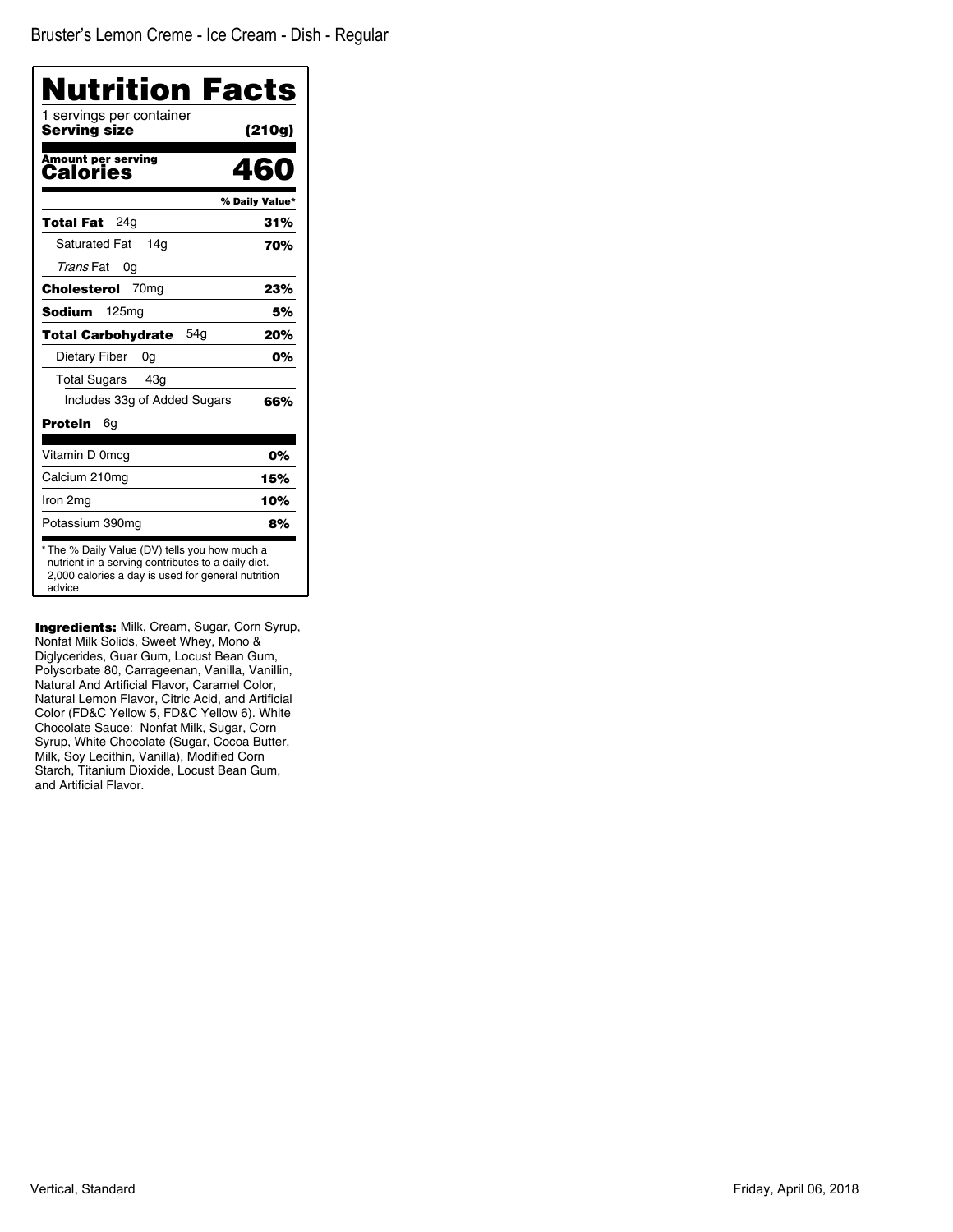| Nutrition Facts                                                                                                                                                     |                |
|---------------------------------------------------------------------------------------------------------------------------------------------------------------------|----------------|
| 1 servings per container<br>Serving size                                                                                                                            | (280g)         |
| <b>Amount per serving</b><br>Calories                                                                                                                               | 610            |
|                                                                                                                                                                     | % Daily Value* |
| Total Fat<br>33g                                                                                                                                                    | 42%            |
| <b>Saturated Fat</b><br>19a                                                                                                                                         | 95%            |
| Trans Fat<br>0a                                                                                                                                                     |                |
| Cholesterol<br>95 <sub>mg</sub>                                                                                                                                     | 32%            |
| <b>Sodium</b><br>170 <sub>mg</sub>                                                                                                                                  | 7%             |
| 72a<br><b>Total Carbohydrate</b>                                                                                                                                    | 26%            |
| Dietary Fiber<br>0g                                                                                                                                                 | 0%             |
| <b>Total Sugars</b><br>58g                                                                                                                                          |                |
| Includes 44g of Added Sugars                                                                                                                                        | 88%            |
| Protein<br>8g                                                                                                                                                       |                |
| Vitamin D 0.4mcg                                                                                                                                                    | 2%             |
| Calcium 280mg                                                                                                                                                       | 20%            |
| Iron 3mg                                                                                                                                                            | 15%            |
| Potassium 520mg                                                                                                                                                     | 10%            |
| * The % Daily Value (DV) tells you how much a<br>nutrient in a serving contributes to a daily diet.<br>2,000 calories a day is used for general nutrition<br>advice |                |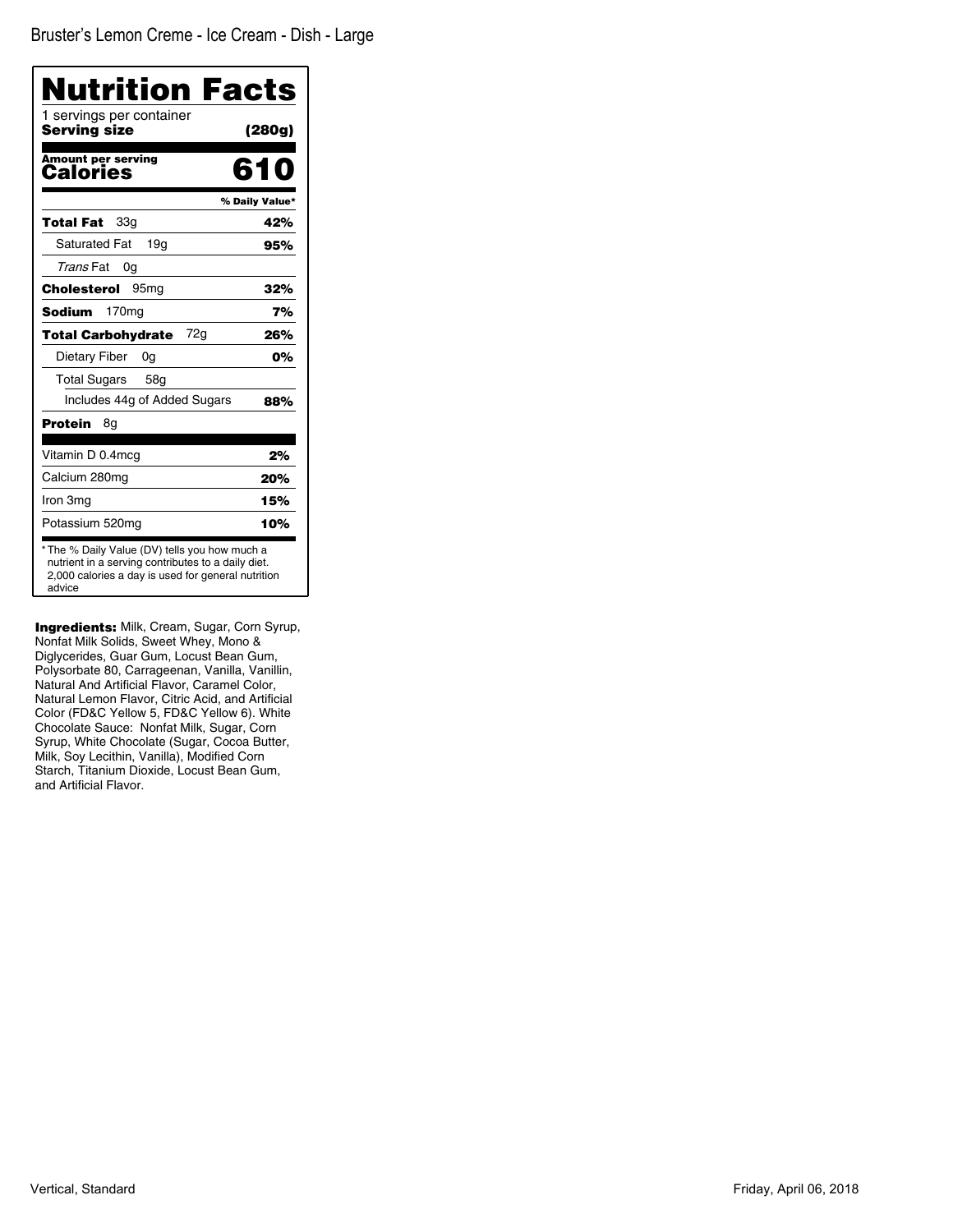| Nutrition Facts<br>1 servings per container<br>Serving size | (83g)          |
|-------------------------------------------------------------|----------------|
| <b>Amount per serving</b><br>Calories                       | 210            |
|                                                             | % Daily Value* |
| Total Fat<br>8q                                             | 10%            |
| <b>Saturated Fat</b><br>4.5q                                | 23%            |
| Trans Fat<br>0g                                             |                |
| Cholesterol<br>25 <sub>mq</sub>                             | 8%             |
| 60 <sub>mg</sub><br>Sodium                                  | 3%             |
| 30a<br><b>Total Carbohydrate</b>                            | 11%            |
| Dietary Fiber<br>0g                                         | 0%             |
| <b>Total Sugars</b><br>17g                                  |                |
| Includes 14g of Added Sugars                                | 28%            |
| Зg<br>Protein                                               |                |
| Vitamin D 0mcg                                              | 0%             |
| Calcium 90mg                                                | 6%             |
| Iron 1mg                                                    | 6%             |
| Potassium 150mg                                             | 4%             |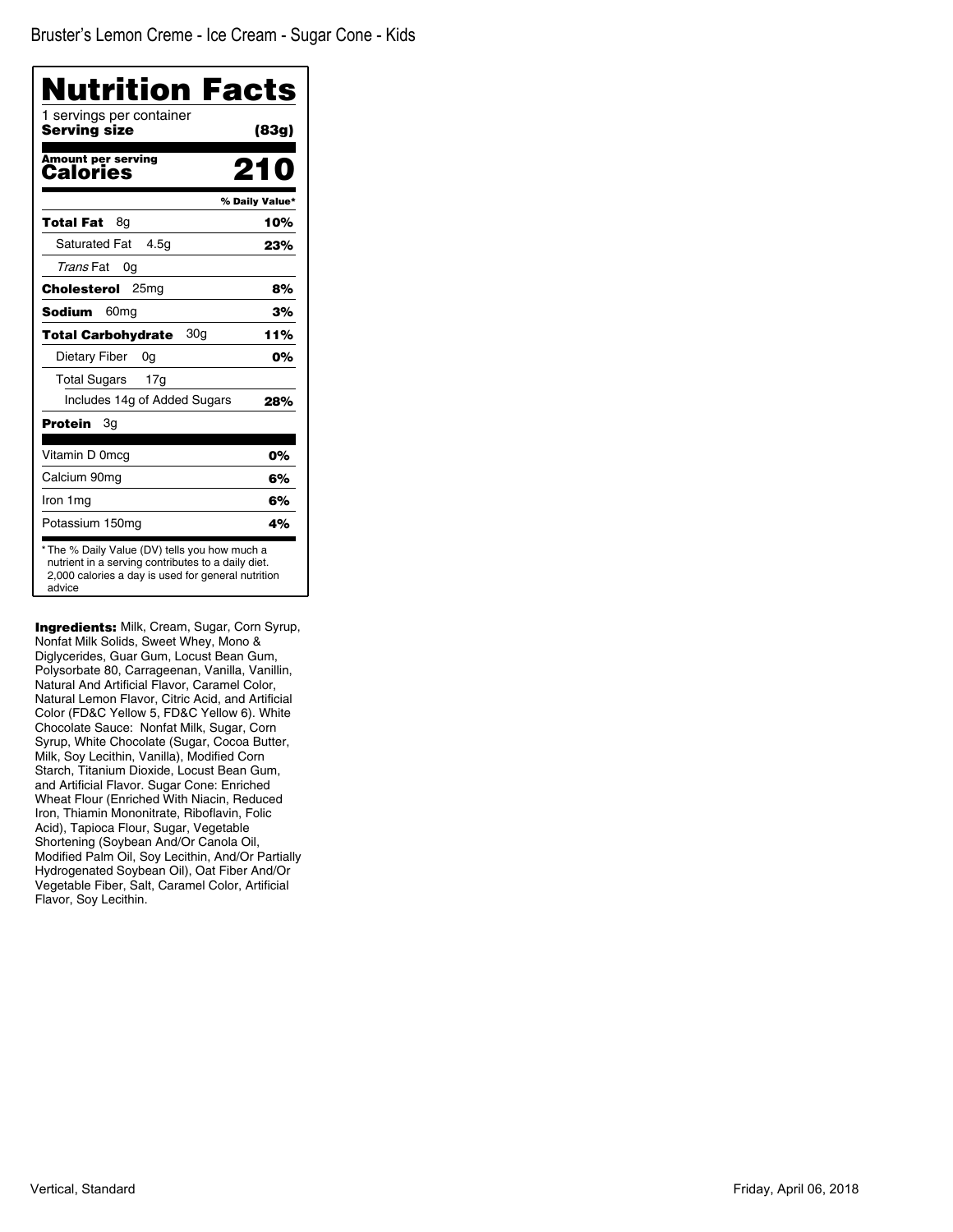| 1 servings per container<br>Serving size | (153g)         |
|------------------------------------------|----------------|
| <b>Amount per serving</b><br>Calories    | 360            |
|                                          | % Daily Value* |
| 17 <sub>q</sub><br>Total Fat             | 22%            |
| <b>Saturated Fat</b><br>9g               | 45%            |
| Trans Fat<br>0g                          |                |
| 45 <sub>mg</sub><br>Cholesterol          | 15%            |
| Sodium<br>105 <sub>mg</sub>              | 5%             |
| 48a<br><b>Total Carbohydrate</b>         | 17%            |
| Dietary Fiber<br>0a                      | 0%             |
| <b>Total Sugars</b><br>32 <sub>g</sub>   |                |
| Includes 25g of Added Sugars             | 50%            |
| Protein<br>5g                            |                |
| Vitamin D 0mcg                           | 0%             |
| Calcium 160mg                            | 10%            |
| Iron 2mg                                 | 10%            |
| Potassium 290mg                          | 6%             |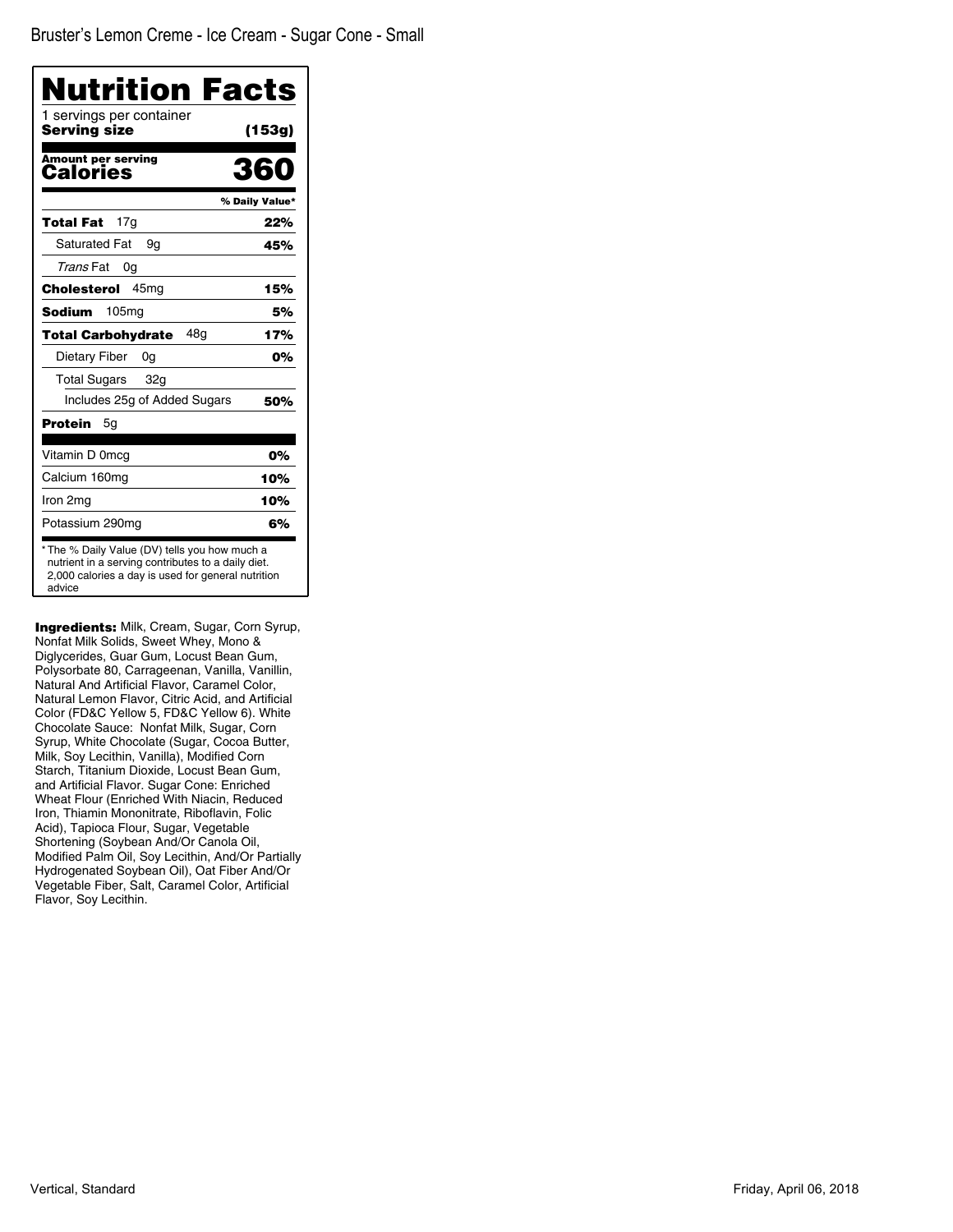Bruster's Lemon Creme - Ice Cream - Sugar Cone - Regular

| <b>Nutrition Facts</b>                   |                |
|------------------------------------------|----------------|
| 1 servings per container<br>Serving size | (223g)         |
| <b>Amount per serving</b><br>Calories    | 51 N           |
|                                          | % Daily Value* |
| 25a<br>Total Fat                         | 32%            |
| <b>Saturated Fat</b><br>14a              | 70%            |
| Trans Fat<br>0g                          |                |
| 70 <sub>mg</sub><br>Cholesterol          | 23%            |
| <b>Sodium</b><br>150 <sub>mg</sub>       | 7%             |
| 66g<br><b>Total Carbohvdrate</b>         | 24%            |
| Dietary Fiber<br>0g                      | 0%             |
| <b>Total Sugars</b><br>46 <sub>g</sub>   |                |
| Includes 36g of Added Sugars             | 72%            |
| Protein<br>7g                            |                |
| Vitamin D 0mcg                           | 0%             |
| Calcium 230mg                            | 20%            |
| Iron 3mg                                 | 15%            |
| Potassium 420mg                          | 8%             |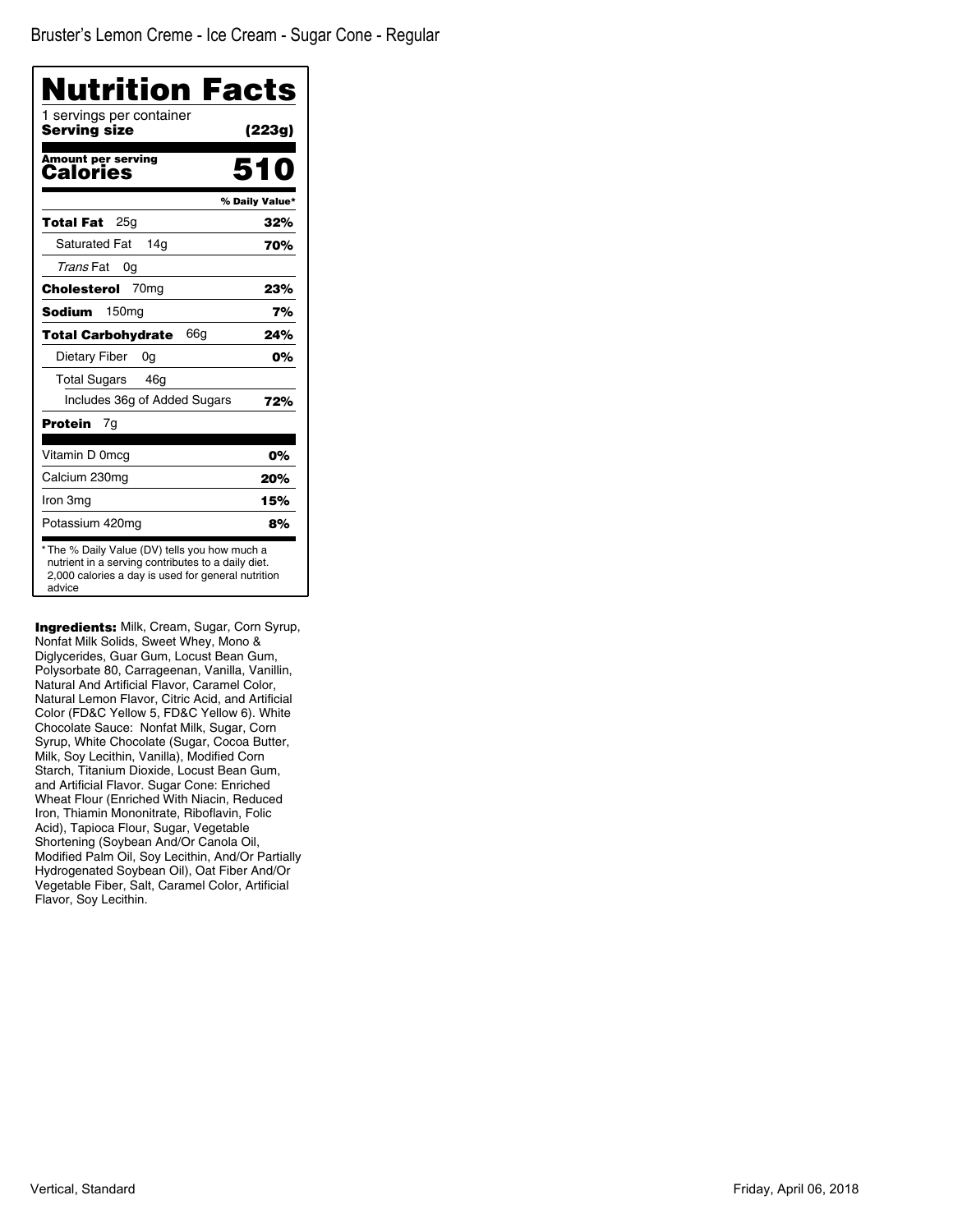| Nutrition Facts<br>1 servings per container |                |
|---------------------------------------------|----------------|
| Serving size                                | (293g)         |
| <b>Amount per serving</b><br>Calories       | 670            |
|                                             | % Daily Value* |
| 33a<br>Total Fat                            | 42%            |
| <b>Saturated Fat</b><br>19q                 | 95%            |
| Trans Fat<br>0g                             |                |
| Cholesterol<br>95 <sub>mq</sub>             | 32%            |
| 190 <sub>mg</sub><br>Sodium                 | 8%             |
| 84a<br><b>Total Carbohydrate</b>            | 31%            |
| Dietary Fiber<br>0a                         | 0%             |
| <b>Total Sugars</b><br>61g                  |                |
| Includes 47g of Added Sugars                | 94%            |
| <b>Protein</b><br>9g                        |                |
| Vitamin D 0.4mcg                            | 2%             |
| Calcium 300mg                               | 25%            |
| Iron 4mg                                    | 20%            |
| Potassium 550mg                             | 10%            |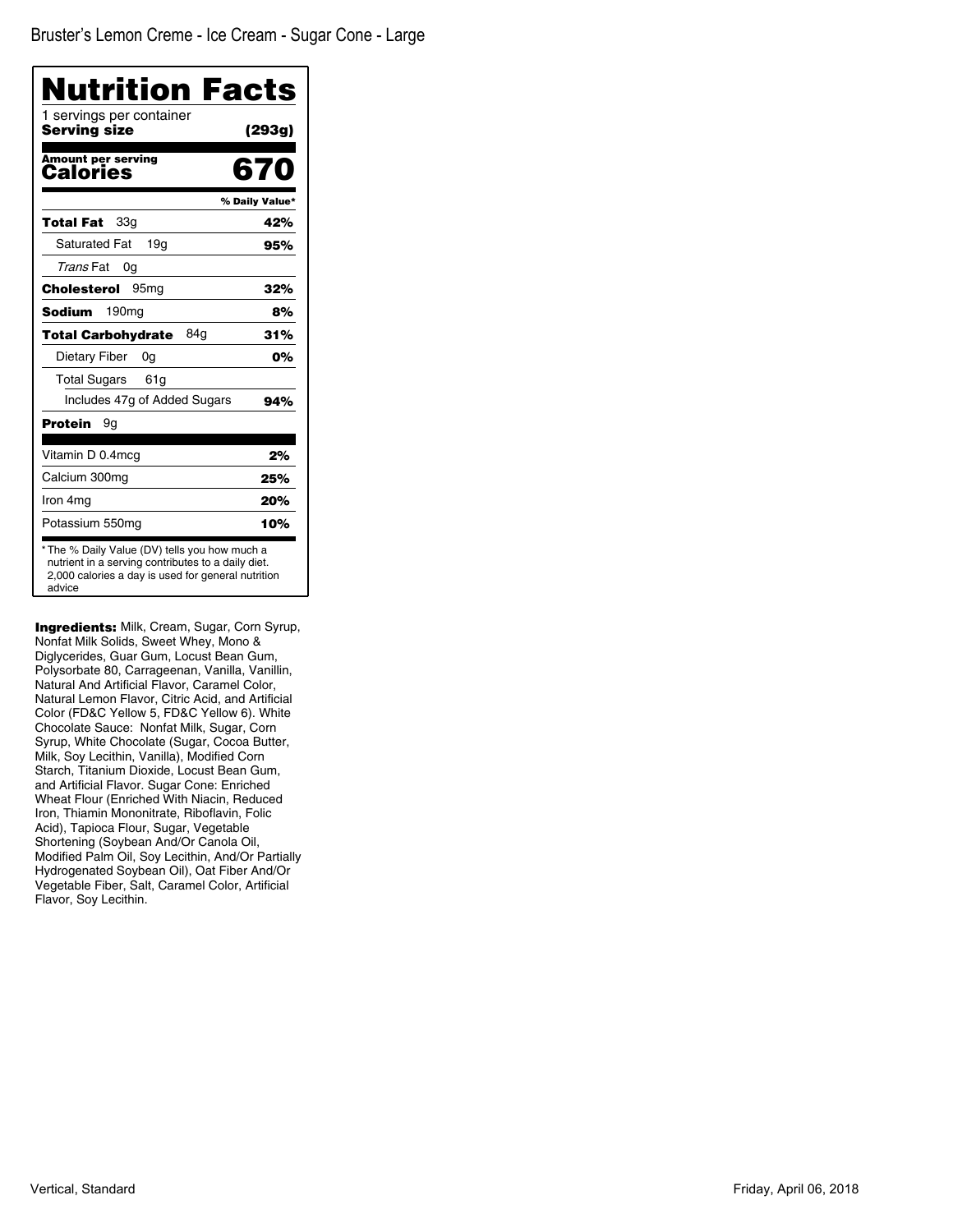| Nutrition Facts                              |                |
|----------------------------------------------|----------------|
| 1 servings per container<br>Serving size     | (76g)          |
| <b>Amount per serving</b><br>Calories        | 180            |
|                                              | % Daily Value* |
| Total Fat<br>8g                              | 10%            |
| <b>Saturated Fat</b><br>4.5g                 | 23%            |
| Trans Fat<br>0g                              |                |
| Cholesterol<br>25 <sub>mg</sub>              | 8%             |
| Sodium<br>50 <sub>mg</sub>                   | 2%             |
| 23 <sub>q</sub><br><b>Total Carbohydrate</b> | 8%             |
| Dietary Fiber<br>0g                          | 0%             |
| <b>Total Sugars</b><br>15g                   |                |
| Includes 11g of Added Sugars                 | 22%            |
| Protein<br>Зg                                |                |
| Vitamin D 0mcg                               | 0%             |
| Calcium 70mg                                 | 6%             |
| Iron 1mg                                     | 6%             |
| Potassium 140mg                              | 2%             |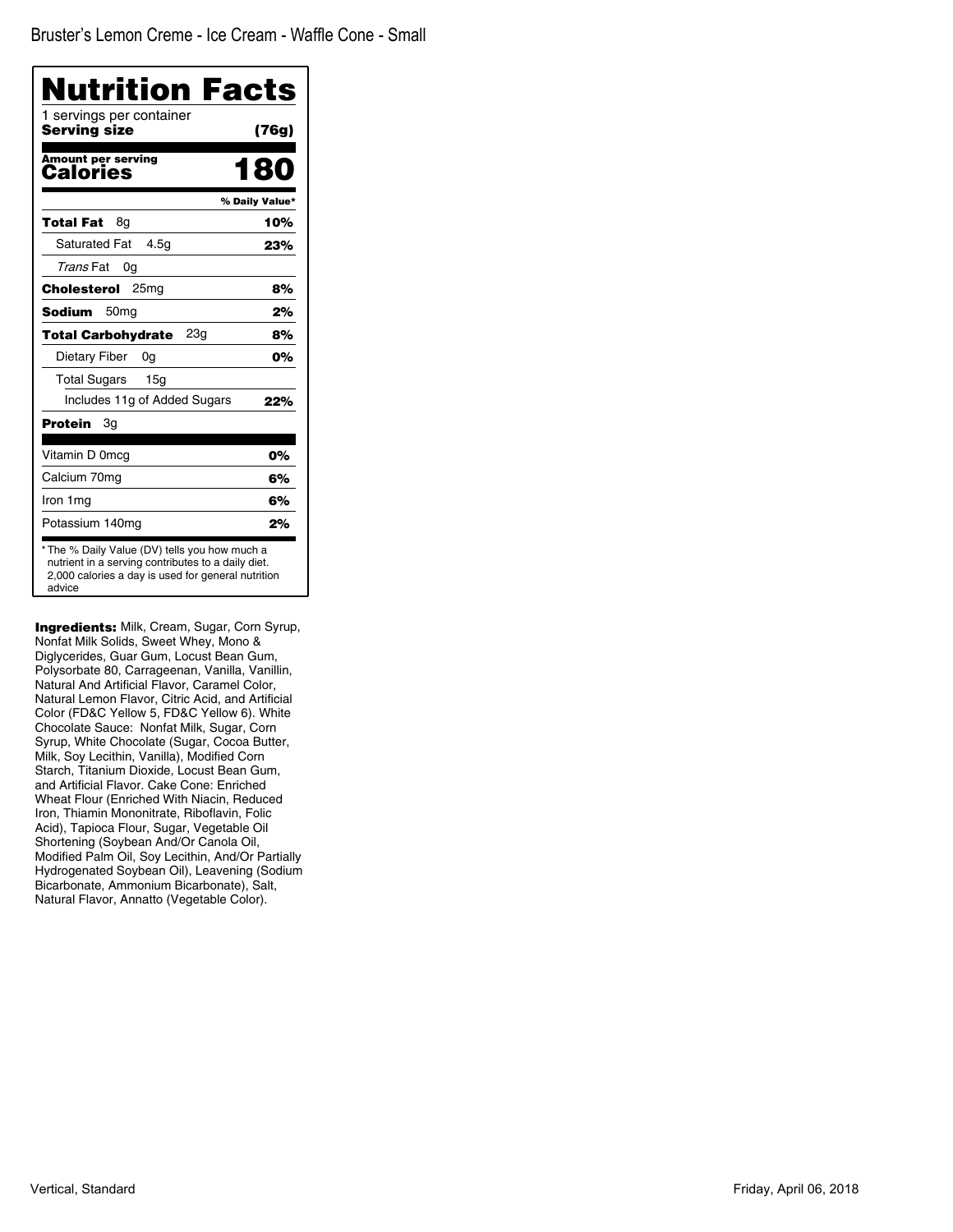| 1 servings per container<br>Serving size | (76g)          |
|------------------------------------------|----------------|
| <b>Amount per serving</b><br>Calories    | 180            |
|                                          | % Daily Value* |
| Total Fat<br>8q                          | 10%            |
| <b>Saturated Fat</b><br>4.5q             | 23%            |
| Trans Fat<br>0g                          |                |
| Cholesterol<br>25 <sub>mq</sub>          | 8%             |
| Sodium<br>50 <sub>mg</sub>               | 2%             |
| 23a<br><b>Total Carbohydrate</b>         | 8%             |
| Dietary Fiber<br>0g                      | 0%             |
| <b>Total Sugars</b><br>15g               |                |
| Includes 11g of Added Sugars             | 22%            |
| Protein<br>Зg                            |                |
| Vitamin D 0mcg                           | 0%             |
| Calcium 70mg                             | 6%             |
| Iron 1mg                                 | 6%             |
| Potassium 140mg                          | 2%             |